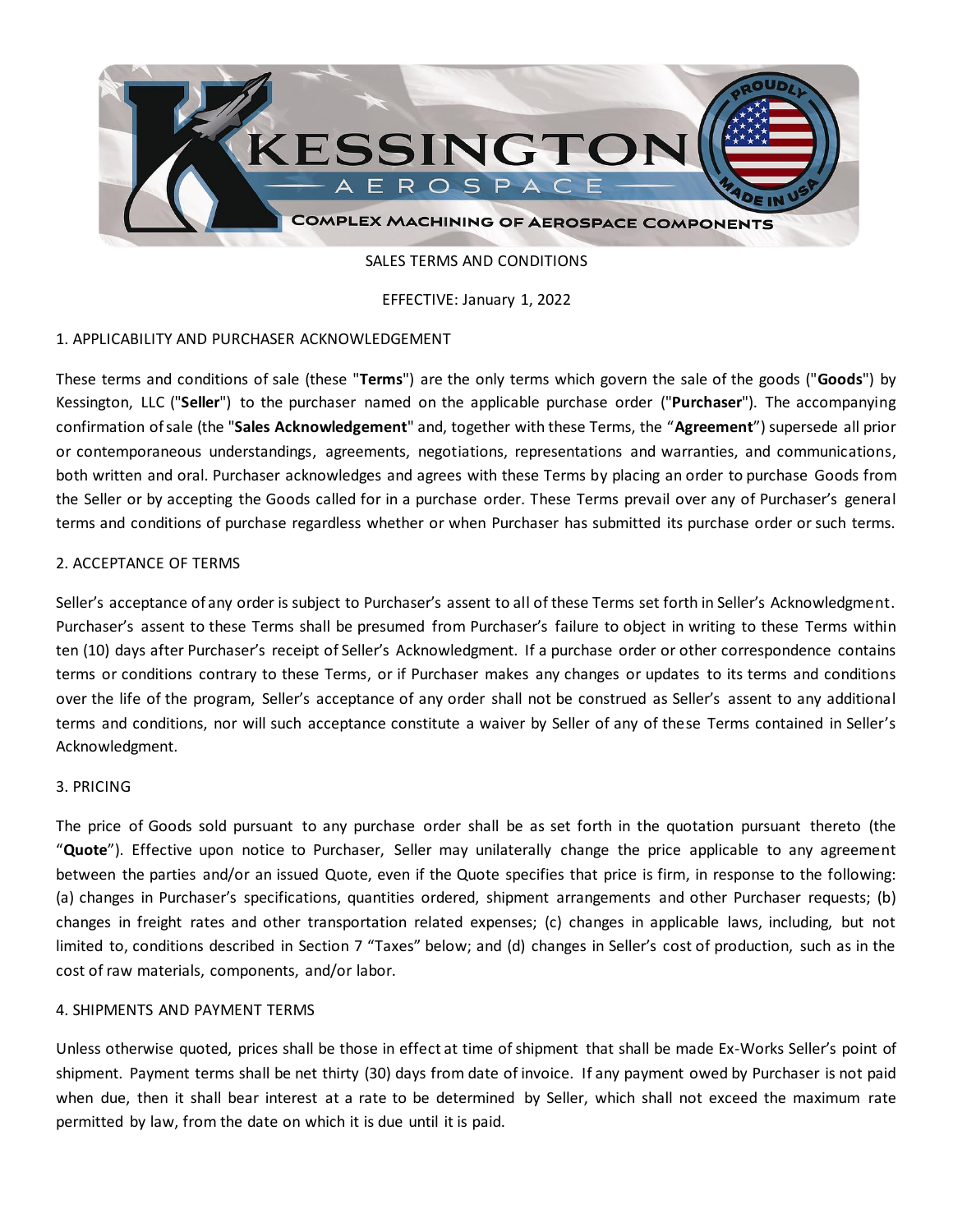

### 5. QUANTITY

If Seller delivers to Purchaser a quantity of Goods of up to 10% more or less than the quantity set forth in Purchaser's purchase order, Purchaser shall not be entitled to object to or reject the Goods or any portion of them by reason of the surplus or shortfall and shall pay for such Goods the price set forth in such purchase order adjusted pro rata. Purchaser agrees that it will consider the purchase order complete upon Seller's notification to Purchaser of completion of production run.

## 6. INSPECTION AND REJECTION OF NONCONFORMING GOODS

Purchaser shall immediately inspect all Goods from Seller upon Purchaser's receipt of the Goods and Purchaser shall, within five (5) days of such receipt, notify Seller in writing of Purchaser's rejection of part or all of the Goods and the reason(s) for such rejection. In the event that such notice is not timely given, Purchaser shall be deemed to have accepted the Goods and shall expressly waive all rights to reject acceptance of the Goods and shall have accepted such Goods and is liable to Seller for full payment of such Goods. Purchaser may only reject a Good for reason of nonconformity if (a) the product shipped is different than the one identified in Purchaser's purchase order; or (b) the product's label incorrectly identifies its contents. With prior approval from Seller, Purchaser shall return the alleged defective Goods, freight prepaid, for Seller's inspection, and no other Goods shall be returned to any Seller facility without Seller's written consent. If Purchaser timely and properly rejects the Goods, then Seller shall, in its sole discretion, repair or replace such Goods, or credit or refund the Purchaser for the price of the Good.

### 7. TAXES

Prices shown do not include sales or other taxes imposed on the sale of goods. Any and all federal, state and local use, sales or similar taxes now or hereafter imposed upon sales or shipments will be added to the purchase price. Purchaser agrees to reimburse Seller and/or pay for any such taxes or provide Seller with an acceptable tax exemption certificate.

### 8. DELAY IN DELIVERY

In the event that delays, strikes, or other causes not within the control of Seller force postponement or delays, delivery dates or appointments will be appropriately adjusted and additional costs incurred by Seller, if any, will be reasonably determined and added to the price of Goods delivered. Factory shipment or delivery dates are the best estimates by Seller and in no case shall Seller be liable for any consequential or special damage arising from any delay in delivery.

## 9. LIMITED WARRANTY

Seller warrants that the Goods shall be free from defects in material and workmanship. This warranty shall expire twelve (12) months from the date of shipment. This warranty shall not apply in the event of defects caused by: (a) physical abuse of the Goods or any component or acts of vandalism by any persons other than Seller and/or its employees; (b) alterations,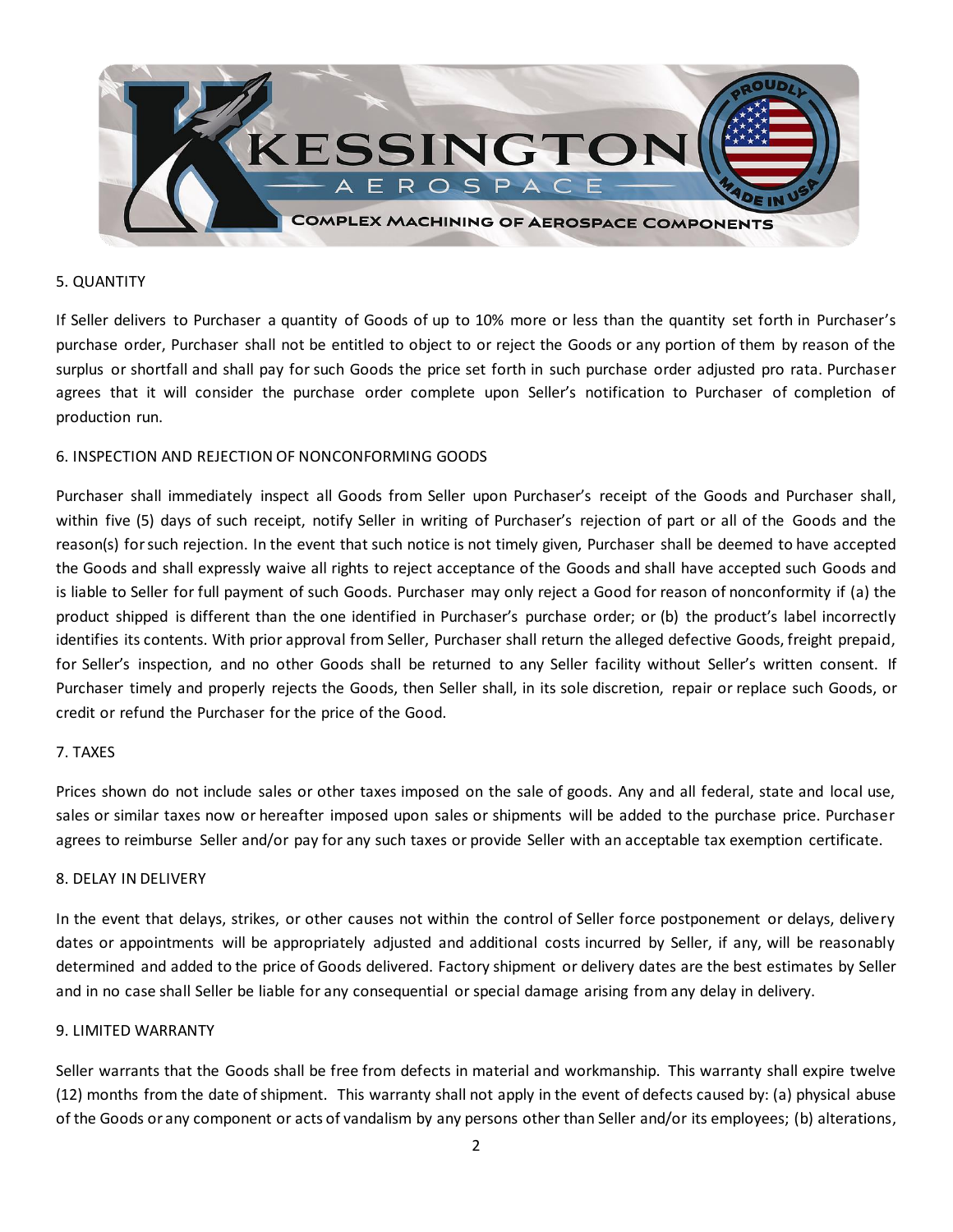

modifications, additions, or repairs made during the applicable warranty period by anyone other than Seller and/or its employees; or (c) accidents or damage resulting from fire, water, wind, hail, lightning, electrical surge or failure, earthquake, theft or similar causes not caused or contributed to by the sole negligence of Seller or its employees. THE WARRANTIES IN THIS CONTRACT ARE IN LIEU OF ALL OTHER WARRANTIES, EXPRESS OR IMPLIED, INCLUDING WITHOUT LIMITATION, ANY WARRANTIES OF MERCHANTABILITY OR FITNESS FOR A PARTICULAR PURPOSE, SAID WARRANTIES BEING EXPRESSLY DISCLAIMED.

### 10. LIMITATION OF LIABILITY

Seller shall be given reasonable and prompt opportunity to examine any claim of defect by the Purchaser. Purchaser agrees that its sole and exclusive remedy against the Seller shall be limited to either repair or replacement of the Goods or a refund of the purchase price at Seller's option. In addition, claims for shortages, other than loss in transit, must be made in writing not more than five (5) days after receipt of shipment. SELLER SHALL NOT BE LIABLE TO PURCHASER OR ANY THIRD PARTY FOR ANY LOSS, DAMAGE, OR INJURY RESULTING FROM DELAY IN DELIVERY OR INSTALLATION OF THE GOODS OR FOR ANY FAILURE TO PERFORM. THE MAXIMUM LIABILITY, IF ANY, OF SELLER FOR ALL DAMAGES, INCLUDING WITHOUT LIMITATION CONTRACT DAMAGES AND DAMAGES FOR INJURIES TO PERSONS OR PROPERTY, WHETHER ARISING FROM SELLER'S BREACH OF WARRANTY, NEGLIGENCE, STRICT LIABILITY, OR OTHER TORT, IS LIMITED TO AN AMOUNT NOT TO EXCEED THE PURCHASE PRICE OF THE GOODS AT ISSUE IN THE CLAIM.

IN NO EVENT SHALL SELLER BE LIABLE TO PURCHASER FOR ANY INCIDENTAL, CONSEQUENTIAL, OR SPECIAL DAMAGES, INCLUDING WITHOUT LIMITATION LOST REVENUES AND PROFITS AND/OR MONETARY REQUESTS RELATING TO RECALL EXPENSES AND REPAIRS TO PROPERTY INCLUDING THIRD PARTY CLAIMS.

Additionally, Purchaser, at its own expense, shall defend Seller against, and/or settle, (a) any patent, trademark, copyright or other intellectual property infringement claim pertaining to Goods furnished by Seller to Purchaser manufactured in accordance with designs, drawings or other descriptions proposed or furnished by Purchaser; and (b) any claim against Seller of contributory infringement resulting from the use or resale by Purchaser of Goods sold hereunder. Purchaser shall indemnify Seller for any award against Seller or settlement by Seller regarding any such claims and attorneys' fees and defense costs incurred in defense of such claims. IN NO EVENT SHALL SELLER BE LIABLE FOR CONSEQUENTIAL OR INCIDENTAL DAMAGES ATTRIBUTABLE TO AN INTELLECTUAL PROPERTY INFRINGEMENT.

# 11. COMPLIANCE WITH LAW

Purchaser shall comply with all applicable laws, regulations and ordinances. Purchaser shall maintain in effect all the licenses, permissions, authorizations, consents and permits that it needs to carry out its obligations under this Agreement. Purchaser shall comply with all export and import laws of all countries involved in the sale of the Goods or any resale of the Goods by Purchaser. Purchaser assumes all responsibility for shipments of Goods requiring any government import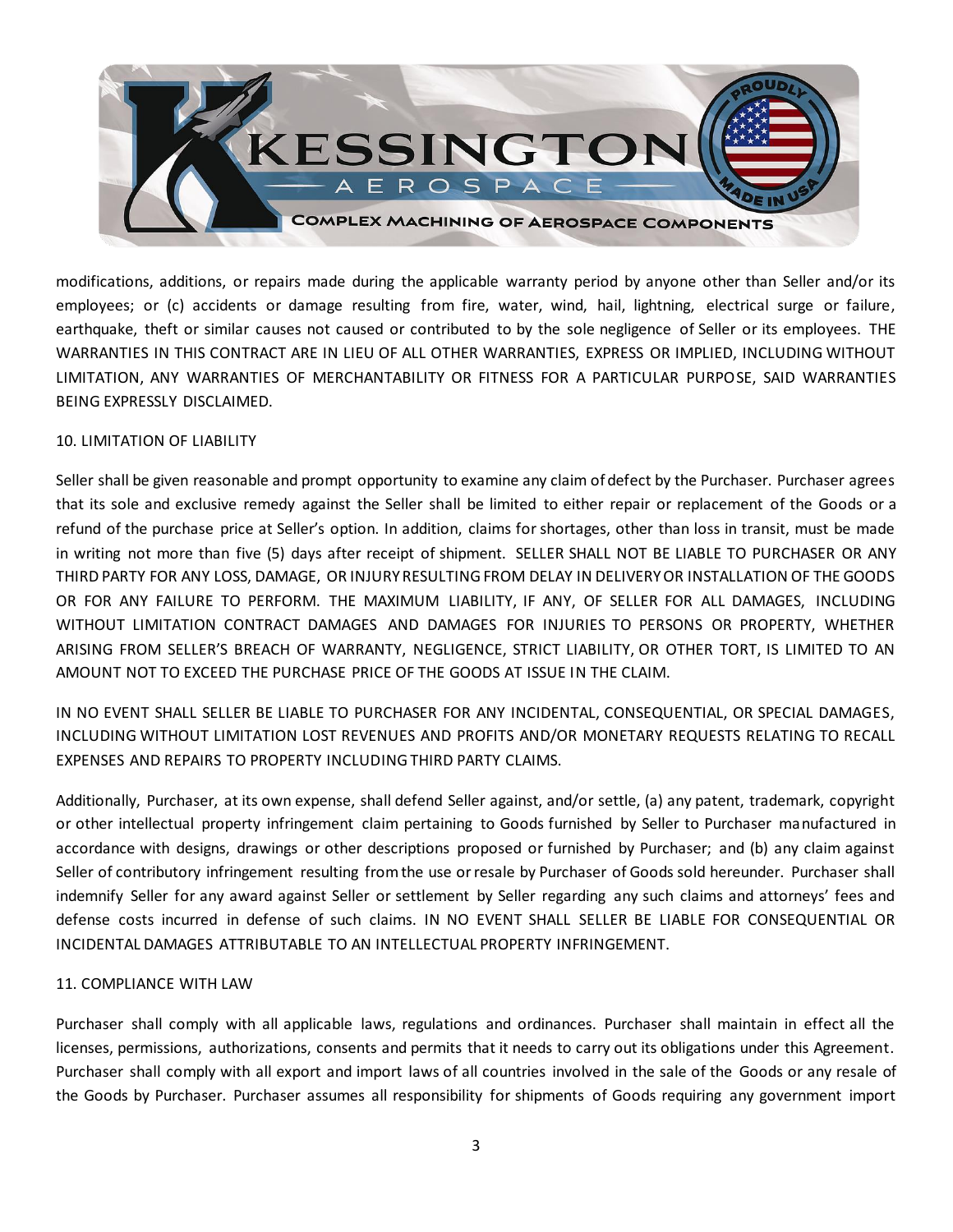

clearance. Seller may terminate this Agreement if any governmental authority imposes antidumping or countervailing duties or any other penalties on goods.

### 12. WAIVER

No waiver by Seller of any of the provisions of the Terms is effective unless specifically set forth in writing and signed by an authorized officer of Seller. The failure of Seller to insist upon the performance of any of these Terms or to exercise any right or remedy hereunder shall not be deemed a waiver of such terms, conditions or rights in the future, nor shall it be deemed a waiver of any other term, condition, or right. No single or partial exercise of any right, remedy, power or privilege hereunder precludes any other or further exercise thereof or the exercise of any other right, remedy, power or privilege.

### 13. TITLE AND RISK OF LOSS

Title and risk of loss passes to Purchaser upon delivery of the goods at EX Works. As collateral security for the payment of the purchase price of the Goods, Purchaser hereby grants to Seller a lien on and security interest in and to all of the right, title and interest of Purchaser in, to and under the Goods, wherever located, and whether now existing or hereafter arising or acquired from time to time, and in all accessions thereto and replacements or modifications thereof, as well as all proceeds (including insurance proceeds) of the foregoing.

The security interest granted under this provision constitutes a purchase money security interest under the Indiana Uniform Commercial Code (or the equivalent thereof of under any successor provision thereto).

## 14. CONFIDENTIAL INFORMATION

All non-public, confidential or proprietary information of Seller, including but not limited to specifications, samples, patterns, designs, plans, drawings, documents, data, business operations, customer lists, pricing, discounts or rebates, disclosed by Seller to Purchaser, whether disclosed orally or disclosed or accessed in written, electronic or other form or media, and whether or not marked, designated or otherwise identified as "confidential" in connection with this Agreement is confidential, solely for the use of performing this Agreement and may not be disclosed or copied unless authorized in advance by Seller in writing. Upon Seller's request, Purchaser shall promptly return all documents and other materials received from Seller. Seller shall be entitled to injunctive relief for any violation of this Section. This Section does not apply to information that is: (a) in the public domain; (b) known to Purchaser at the time of disclosure; or (c) rightfully obtained by Purchaser on a non-confidential basis from a third party.

### 15. FORCE MAJEURE

Seller shall not be liable for delays or failures in performance of an order or default in delivery arising out of or resulti ng from causes beyond its control. Such causes include, but are not restricted to, acts of God, acts of Purchaser, acts of the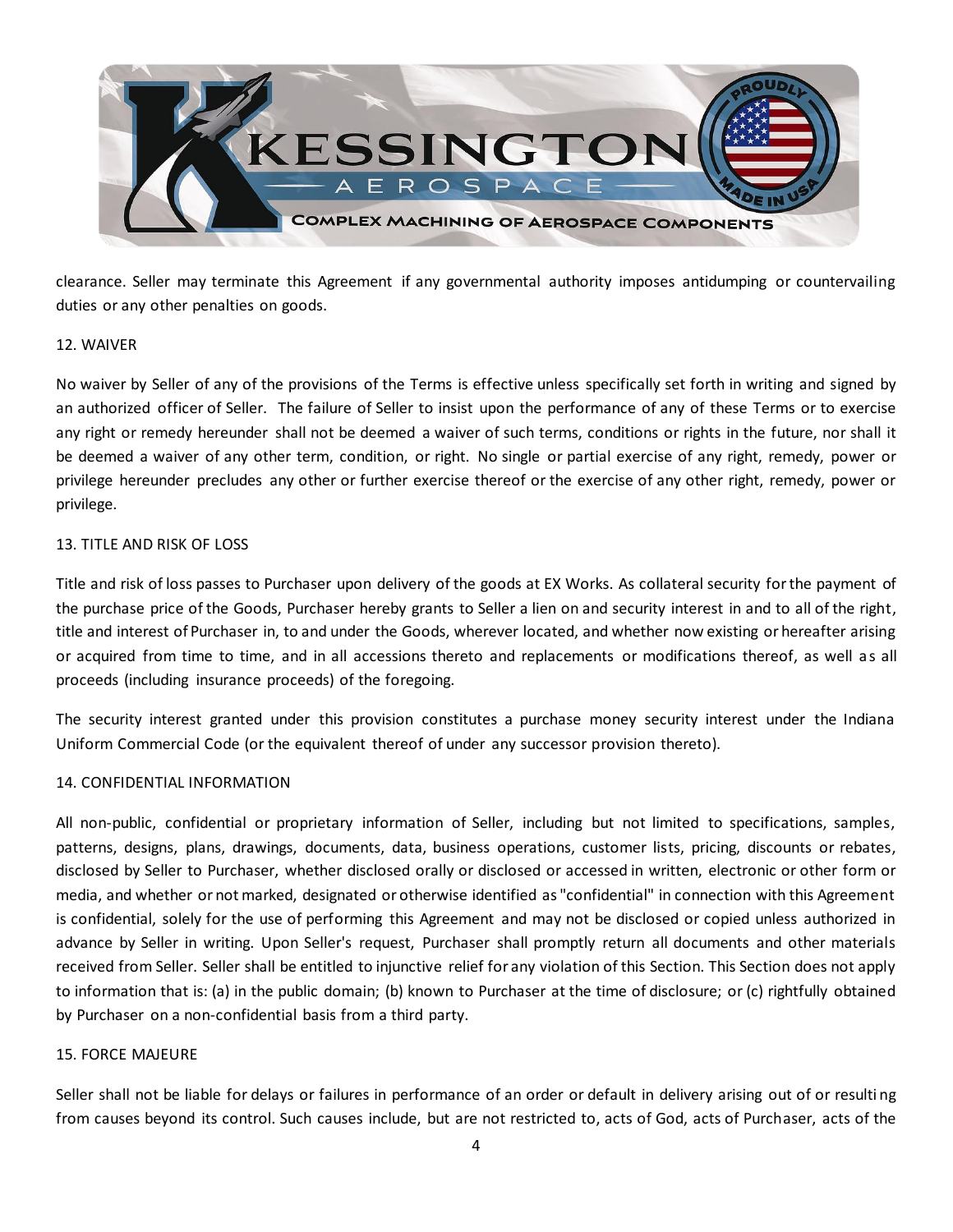

Government or the public enemy, fire, flood, epidemics, pandemics, quarantine restrictions, strikes, freight embargoes, severe weather or default of suppliers due to any of such causes. In the event of any such delay of Seller's performance, Purchaser shall honor its obligations hereunder as soon as Seller is able to perform.

### 16. COMPLETE AGREEMENT AND AMENDMENT

This writing is intended by the parties as a final expression of the Agreement and is also intended as a complete and exclusive statement of the terms of their agreement. Any subsequent modification or amendment to this Agreement may be made only in a writing signed by both parties.

### 17. NO THIRD-PARTY BENEFICIARIES

This Agreement is for the sole benefit of the parties hereto and their respective successors and permitted assigns and nothing herein, express or implied, is intended to or shall confer upon any other person or entity any legal or equitable right, benefit or remedy of any nature whatsoever under or by reason of these Terms.

### 18. SUBMISSION TO JURISDICTION

This Agreement is made in, and shall be construed and interpreted in accordance with the laws of the State of Indiana. All disputes involving this Agreement shall be adjudicated exclusively in the Circuit Court for the County of Elkhart, State of Indiana, or the U.S. District Court for the Northern District of Indiana. Purchaser hereby acknowledges and consents to personal jurisdiction in the State of Indiana.

### 19. RELATIONSHIP OF THE PARTIES

The relationship between the parties is that of independent contractors. Nothing contained in this Agreement shall be construed as creating any agency, partnership, joint venture or other form of joint enterprise, employment or fiduciary relationship between the parties and neither party shall have authority to contract for or bind the other party in any manner whatsoever.

### 20. ASSIGNMENTS

No assignment of these Terms or of any right or obligation under these Terms shall be made by Purchaser without the prior written consent of Seller. In the event of a proper assignment, the contract shall be binding upon and inure to the benefit of the Purchaser's successors and assigns.